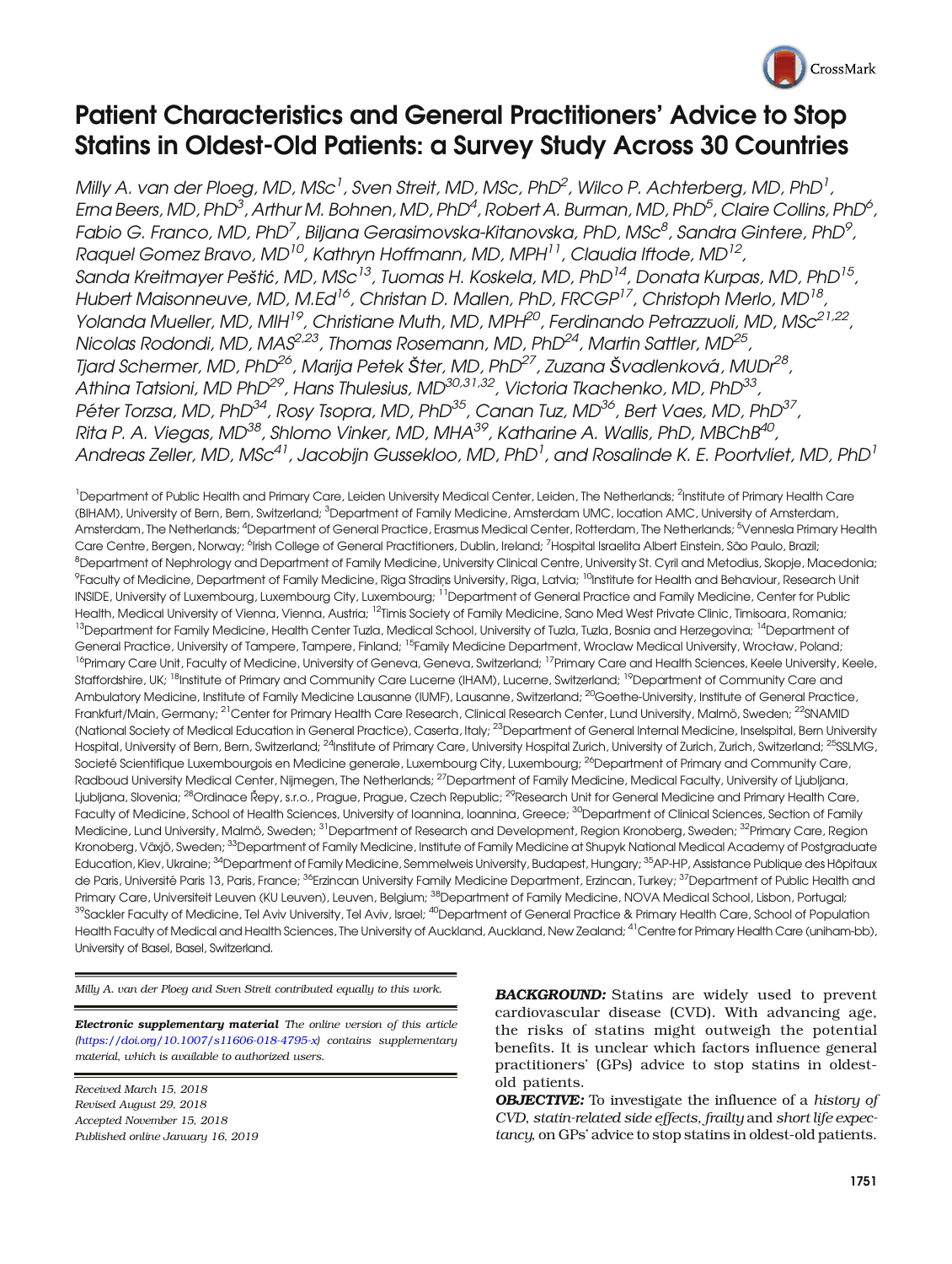DESIGN: We invited GPs to participate in this case-based survey. GPs were presented with 8 case vignettes describing patients > 80 years using a statin, and asked whether they would advise stopping statin treatment.

MAIN MEASURES: Cases varied in history of CVD, statinrelated side effects and frailty, with and without shortened life expectancy (< 1 year) in the context of metastatic, noncurable cancer. Odds ratios adjusted for GP characteristics (ORadj) were calculated for GPs' advice to stop.

KEY RESULTS: Two thousand two hundred fifty GPs from 30 countries participated (median response rate 36%). Overall, GPs advised stopping statin treatment in 46% (95%CI 45–47) of the case vignettes; with shortened life expectancy, this proportion increased to 90% (95CI% 89–90). Advice to stop was more frequent in case vignettes without CVD compared to those with CVD  $(OR_{\text{adi}} 13.8,$ 95%CI 12.6–15.1), with side effects compared to without OR<sub>adi</sub> 1.62 (95%CI 1.5–1.7) and with frailty (OR<sub>adi</sub> 4.1, 95%CI 3.8–4.4) compared to without. Shortened life expectancy increased advice to stop  $(OR_{\text{adi}} 50.7, 95\%CI$ 45.5–56.4) and was the strongest predictor for GP advice to stop, ranging across countries from 30% (95%CI 19– 42) to 98% (95% CI 96–99).

CONCLUSIONS: The absence of CVD, the presence of statin-related side effects, and frailty were all independently associated with GPs' advice to stop statins in patients aged > 80 years. Overall, and within all countries, cancer-related short life expectancy was the strongest independent predictor of GPs' advice to stop statins.

KEY WORDS: hydroxymethylglutaryl-CoA reductase inhibitors; cardiovascular diseases; drug therapy; palliative care; general practitioners; clinical decision-making.

J Gen Intern Med 34(9):1751–7 DOI: 10.1007/s11606-018-4795-x © Society of General Internal Medicine 2019

### **INTRODUCTION**

Cholesterol-lowering treatment with statins is an important part of cardiovascular risk management. Statins are frequently used in old age and continued to the end of life.<sup>1, 2</sup> Statins can reduce the risk of cardiovascular events in old age.<sup>3</sup> However, in case of life-limiting illness or multi-morbidity, the risk-tobenefit ratio of preventive statin treatment might favour stopping. Clarity and evidence about the point at which statin treatment is no longer beneficial is currently lacking.

General practitioners (GPs) are frequently confronted with the question 'is statin treatment still appropriate for this older patient'. The lack of information about the risk-to-benefit ratio of preventive treatment for older patients makes it challenging for GPs to advise on statin therapy.<sup>[4](#page-6-0), [5](#page-6-0)</sup> Guidelines generally do not include recommendations when to stop statin treatment (other than in the presence of adverse events). $6-9$  $6-9$  Statins have been identified as in need of evidence-based deprescribing guidelines[.10](#page-6-0) Recent research on GP decision-making on primary prevention of cardiovascular disease (CVD) suggests that, while some GPs follow guidelines regardless of patient age, other GPs take into consideration patient factors including comorbidities, frailty and estimated life expectancy.<sup>[4](#page-6-0)</sup> It is unclear how patient factors influence GPs' advice on when to stop statin treatment in older patients.

In the present multi-national study, we investigated how patient characteristics (history of CVD, statin-related side effects, frailty and short life expectancy) influence GPs' advice on stopping statins in patients over 80 years. We also investigated what other factors GPs consider relevant for stopping statin treatment.

#### **METHODS**

# **Setting**

We conducted a survey of GPs (also called primary care provider) from 30 countries using 8 case vignettes. This study used the same approach for recruiting GP participants as the previous study conducted by this research group, that is using 29 GPs (National Coordinators) to coordinate recruitment and distribute the survey through a national GP network (for more details, see the "Procedure" section).<sup>[11](#page-6-0)</sup> Additionally, we recruited a National Coordinator for Belgium resulting in a total of 30 participating countries: Austria, Belgium, Bosnia and Herzegovina, Brazil, Czech Republic, Denmark, Finland, France, Germany, Greece, Hungary, Ireland, Israel, Italy, Latvia, Luxembourg, Macedonia, the Netherlands, New Zealand, Norway, Poland, Portugal, Romania, Slovenia, Spain, Sweden, Switzerland, Turkey, Ukraine and the UK.

## **Participants**

The National Coordinators distributed the survey across their educational or research networks of practicing GPs. We aimed for at least 20 participants per country. The number of GPs invited per network varied between 25 and 1100 GPs per country, with a median of 150.

Inclusion criteria for GPs were (1) the participant confirmed to be working as a GP and (2) the participant answered at least one question of the survey.

#### Procedure

We used SurveyMonkey [\(www.surveymonkey.com](http://www.surveymonkey.com), Palo Alto, CA, USA) to build the online survey (see Appendix 1). The National Coordinators translated the survey from English to their own language when necessary, making the survey available in 21 languages. In Israel and Finland, the National Coordinators distributed an English survey.

National coordinators distributed the survey by email. In Ukraine, where web access was limited, a paper survey was distributed. All National Coordinators were asked to send a first reminder after 2–3 weeks. Responses were collected anonymously (and labelled with a unique country code) between November 24, 2016, and April 11, 2017.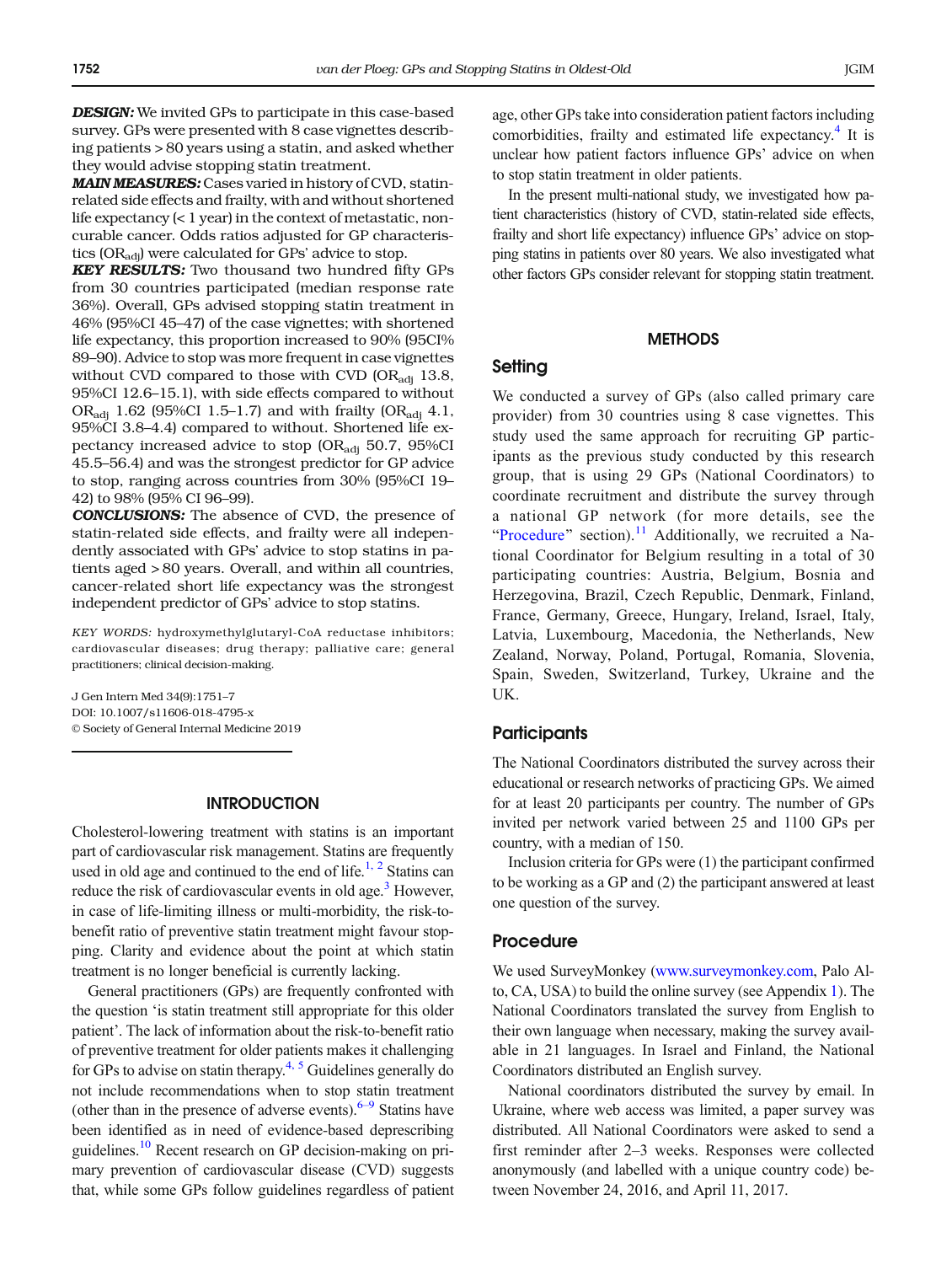Appendix 1 represents the complete English survey.

GP Characteristics. We collected basic characteristics of participating GP and their practices including gender, years of experience, location of practice, and estimated proportion of patients aged over 80 years, and use of clinical practice guideline when treating patients aged over 80 years with statins (5-item Likert scale).

The Case Vignettes. The survey contained eight case vignettes. Each vignette described a patient aged over 80 years of unspecified gender consulting his or her GP for a routine follow-up. All vignettes described patients using a statin, with a low-density lipoprotein (LDL) level within the participants' desired target range (not specified), and with no history of familial hypercholesterolemia.

To develop the case vignettes, we consulted 10 practising GPs from our network of regional practices and asked them to list their most important reasons for stopping statin treatment in patients aged over 80 years. We selected the four most frequent reasons for use in the survey vignettes: absence of history of CVD, statinrelated side effect, frailty, and short life expectancy. For each vignette, participating GPs were asked if they would advise stopping statin treatment. Participating GPs were also asked if they would advise stopping statin treatment for each vignette if the patient additionally had a life expectancy of  $\lt 1$  year due to a diagnosis of metastatic, non-curable cancer. Since predicting the prognosis of a patient can be difficult, the reason for limited life expectancy was added.

Characteristics of the Patients in the Case Vignette. History of CVD. Each case vignette included the medical history of the patient. It was explicitly stated whether CVD was present or not.

Statin-Related Side Effects. If present, the case vignette included the statement: 'has complaints of myalgia, which is possibly a statin related side effect'. In the 4 case vignettes including statin-related side effects (case 2, 4, 6 and 8), GPs could choose to (a) stop statin treatment, (b) continue the same statin or (c) lower the current dose or switch to another type of statin. In further analyses, we dichotomized to 'advise to stop statin' (answer a) and 'advise not to stop statin' (answers  $b + c$ ).

**Frailty.** Because frailty lacks a clear definition,  $\frac{12}{12}$  we used the frailty definition by Fried et al.  $(2001)$ , <sup>13</sup> that is, unintentional weight loss, exhaustion, low level of activity, muscle weakness and slow gait speed. For each case vignette, we indicated one of the following statements: 'You consider this patient to be frail' or 'You don't consider this patient to be frail'.

To avoid order bias, the 8 cases were presented to participating GPs in a random order.

## Other Reasons for Stopping

We also asked participating GPs what factors they considered when stopping statin treatment in patients aged over 80 years, and which factor they considered most important.

#### Statistical Analyses

We calculated proportions to describe categorised baseline data. For each of the case vignettes, we calculated proportions and 95%CIs for participants advising stopping statin treatment and the difference in proportions after adding short life expectancy to the case vignettes.

We calculated ORs and 95%CIs for advice to stop statin treatment using mixed-effect logistic regression models accounting for clustering within GPs and countries (adjusted in the model as random-effects factors). We performed crude and multivariable analyses, including the 4 patient characteristics, where we a priori chose to adjust for the GP characteristics (gender, years of experience  $\lceil 5; 5-20; 20 \rceil$ , location of practice  $\lceil 0; 1 \rceil$ suburban, rural], estimated proportion of patients aged > 80 years  $\left[ \langle 5; 5-20; 0 \rangle \right]$ , and self-reported use of guidelines [mainly yes; neutral; mainly no]). We performed two sensitivity analyses of the multivariate model restricted to countries with a  $>60\%$  response rate  $(n=7)$  to assess selection bias and restricted to countries where study team members were fluent in language to control for correct translations  $(n = 14)$ .

To investigate international variation, we calculated the percentage of case vignettes with short life expectancy that GPs advised stopping statins and the ORs for the strongest independent predictor (short life expectancy) per country. Again mixed-effect logistic regression techniques were used including the 4 patient characteristics as fixed effects and GPs as random effects.

A two-sided  $p$  value below 0.05 was considered statistically significant.

Analyses were performed with SPSS version 22.0 (SPSS Inc., Chicago, Ill., USA) and with STATA 15.0 (StataCorp, College Station, TX, USA).

Data Availability. The datasets used and/or analysed during the current study are available from the corresponding author on reasonable request.

## RESULTS

# GP Characteristics

The survey was sent to a total of 10,048 GPs across 30 countries. The median response rate was 36% (range 7 to 93%) per country. Most responding GPs were from Switzerland  $(n = 497)$  and least from Greece  $(n = 15)$ . Inclusion criteria were met by 2250 (95%) of the 2362 responders.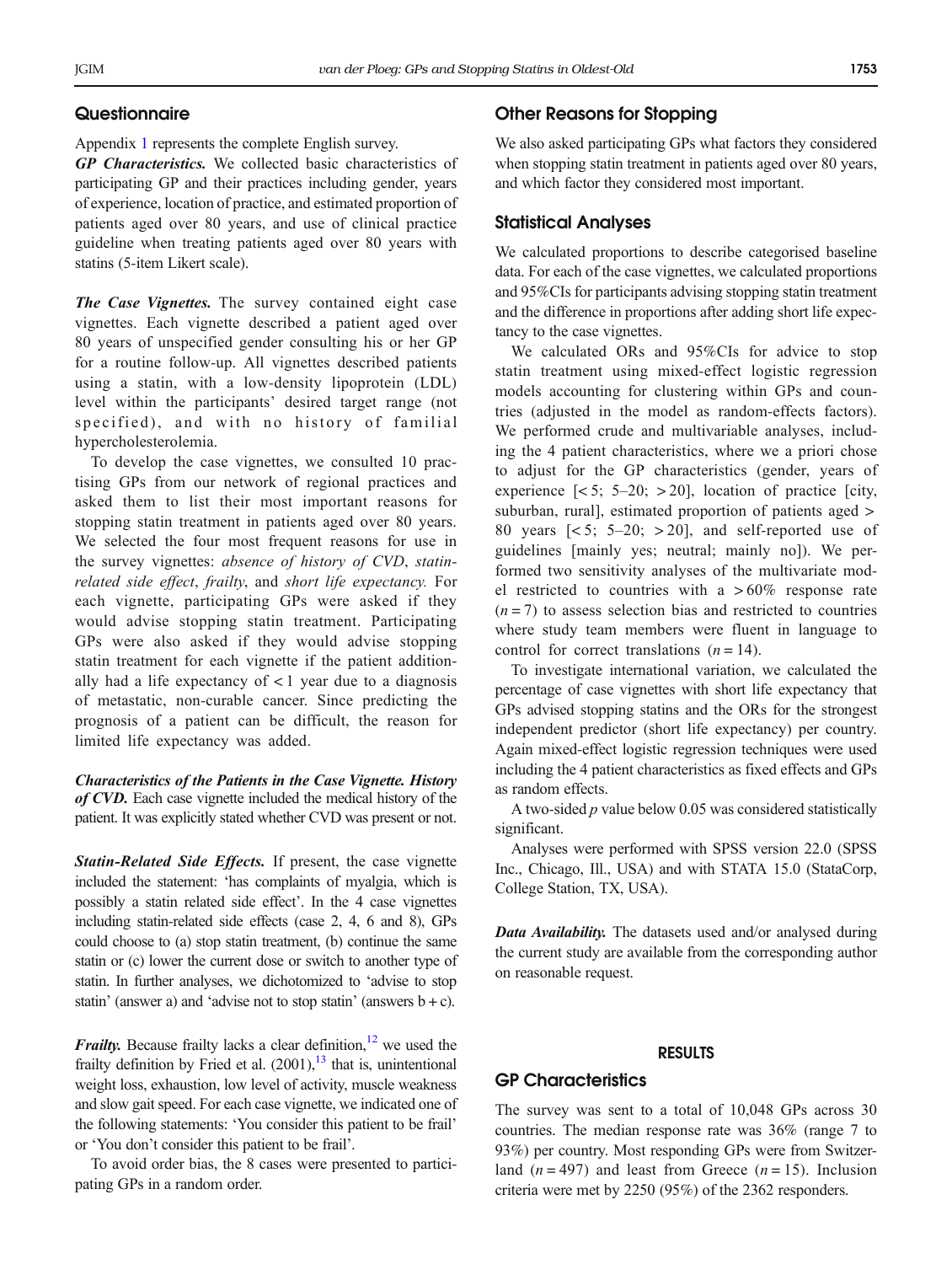Table 1 presents the characteristics of the participating GPs: 54% were female, 50% practiced in a city, and 38% had > 20 years of experience working as a GP. Twenty-three percent of GPs estimated that more than 20% of their practice population were over 80 years.

# **Case Vignettes**

Table 2 shows the percentages of GPs advising stopping statin treatment for each case vignette with and without cancerrelated short life expectancy. The number of completed case vignettes ranged between 1797 and 1806 with a mean of  $n =$ 1800.

Overall, 46% (95%CI 45–47) of GPs advised stopping statin treatment in case vignettes without short life expectancy (range across cases 5 to 82%). In cases with short life expectancy, 90% of GPs advised stopping statins (95%CI 89–90) (range across case vignettes 77 to 95%).

In case vignette 1, describing a non-frail 82-year-old patient without CVD and without statin-related side effects, 50% (95%CI 48–53) of GPs advised stopping statin treatment; this increased to 91% GPs (95%CI 90–92) with added short life expectancy.

In case vignette 5, describing a patient with CVD but without statin-related side effects or frailty, only 5% of GPs (95%CI 4–6) advised stopping statin treatment. However, when short life expectancy was added, this increased to 76% of GPs advising stopping statin treatment (95%CI 74–78). Participants were most likely to advise stopping statin treatment in case vignettes 3 and 4.

Table [3](#page-4-0) shows ORs from the logistic regression model testing the association of patient characteristics and GPs' advice to stop statin treatment in patients aged over 80 years. Advice to stop statin treatment was more frequent in case vignettes without CVD compared to those with CVD (OR<sub>adj</sub> 13.8; 95%CI 12.6-15.1). Advice to stop statin treatment was more frequent in case vignettes with statin-related side effects (OR<sub>adi</sub> 1.6; 95%CI 1.5–1.7); or with frailty  $(OR_{\text{adj}} 4.1; 95\% \text{CI} 3.8-4.4)$ 

Table 1 Characteristics of Participating GPs ( $n = 2250$ ) from 30 Countries

| GPs' characteristics                                                | $n(\%)$   |
|---------------------------------------------------------------------|-----------|
| Female GP                                                           | 1211 (54) |
| Practice location                                                   |           |
| City                                                                | 1134 (50) |
| Suburban                                                            | 533 (24)  |
| Rural                                                               | 583 (26)  |
| Experience as GP                                                    |           |
| $< 5$ years                                                         | 358 (16)  |
| $5-20$ years                                                        | 1024 (46) |
| $>20$ years                                                         | 865 (38)  |
| Self-estimated prevalence of patients over 80 years at own practice |           |
| ${}_{\leq} 20\%$                                                    | 1697 (77) |
| $> 20\%$                                                            | 496 (23)  |
| Treatment is based on (inter-)national guidelines                   |           |
| Mainly yes                                                          | 835 (43)  |
| Neutral                                                             | 498 (26)  |
| Mainly no                                                           | 611 (31)  |

Table 2 Proportion GPs Advising to Stop Statins in Older Patients with and Without Shortened Life Expectancy

| Cases                                                                                   | Case characteristics                    |                                      |                                   | <b>Proportion</b><br>of GPs<br>advising<br>stopping<br>statins<br>(patients)<br>normal life<br>expectancy)                        | <b>Proportion</b><br>of GPs<br>advising<br>stopping<br>statins<br>(patients<br>with short<br>life<br>$expectancy+$ )           |  |
|-----------------------------------------------------------------------------------------|-----------------------------------------|--------------------------------------|-----------------------------------|-----------------------------------------------------------------------------------------------------------------------------------|--------------------------------------------------------------------------------------------------------------------------------|--|
|                                                                                         | $\text{CVD}^{\dagger}$                  | <b>Side</b><br>effects               | Frailty                           | % (95%CI)                                                                                                                         | % (95%CI)                                                                                                                      |  |
| Overall<br>Case 1<br>Case 2<br>Case 3<br>Case 4<br>Case 5<br>Case 6<br>Case 7<br>Case 8 | $\ddot{}$<br>$+$<br>$\ddot{}$<br>$^{+}$ | $+$<br>$^{+}$<br>$^{+}$<br>$\ddot{}$ | $+$<br>$+$<br>$^{+}$<br>$\ddot{}$ | 46 (45–47)<br>$50(48-53)$<br>$62(59-64)$<br>$82(80-83)$<br>$80(78 - 82)$<br>$5(4-6)$<br>$17(16-19)$<br>$35(33-37)$<br>$35(33-37)$ | 90 (89–91)<br>$91(90-92)$<br>95 (93–96)<br>95 (94–96)<br>95 (95-97)<br>77 (74–78)<br>$87(85 - 89)$<br>86 (85–88)<br>89 (87-90) |  |

All case vignettes described one patient aged over 80 years of unspecified gender who consulted their GPs for a routine control. All patients already used statins, had an LDL level within the participants' desired target range (not specified) and did not have a history of familial hypercholesterolemia.

†CVD cardiovascular disease

‡Life expectancy < 1 year

compared to those without these characteristics. Addition of short life expectancy in the context of metastatic, non-curable cancer to the case vignettes increased advice of stopping  $(OR_{\text{adj}} 50.7; 95\% \text{CI } 45.5-56.4)$  considerably. The two sensitivity analyses yielded similar results (data not shown). In case vignettes with statin-related side effects and without CVD (case 2 and 4), most GPs advised stopping statin treatment (62%; 95%CI 59–64 and 80%; 95%CI 78–82, respectively), but when statinrelated side effects occurred in cases with CVD (case 6 and 8), most GPs advised continuing statin treatment in a lower dose or switching statin (74%; 95%CI 72–76 and 60%; 95%CI 57–62, respectively), rather than stopping (17%; 95%CI 16–19 and 35%; 95%CI 33–37, respectively).

#### Other Reasons to Stop Statin Treatment

Figure [1](#page-4-0) shows the factors that GPs said they considered when advising on stopping statin treatment in older patients. Participant GPs considered short life expectancy of unspecified cause the most important factor: 24% chose a life expectancy < 3 months and 17% a life expectancy < 1 year. Other factors GPs considered most important were patient preference (16%), and myalgia (11%). About half of GPs (52%) selected frailty as a reason to consider stopping statins, but only 3% considered frailty the most important reason.

Twelve percent of the GPs suggested other reasons for stopping including intolerance for the drug, hepatotoxicity and primary prevention.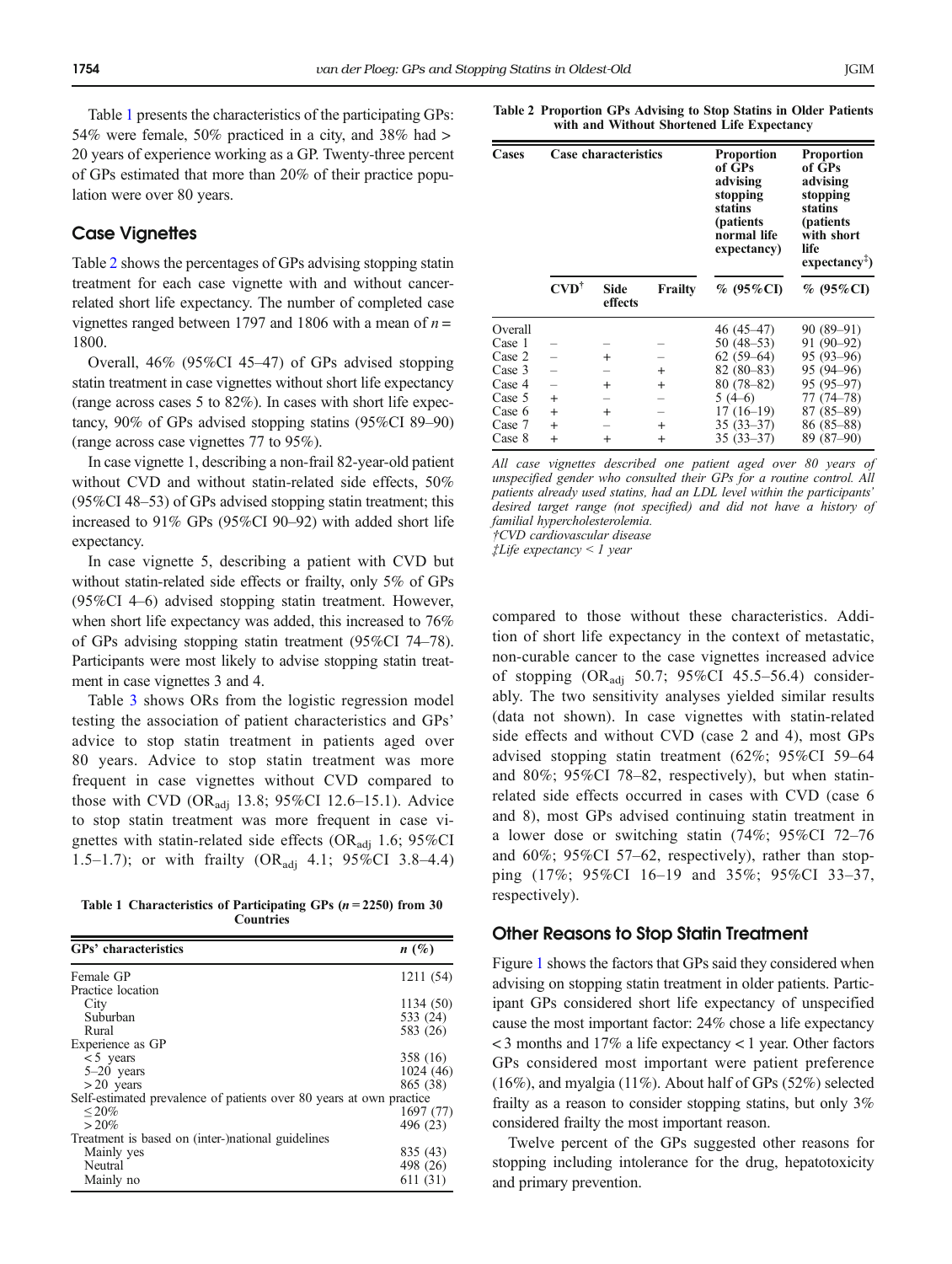<span id="page-4-0"></span>

| Table 3. Association Detween I attent Characteristics and Gr. Auvice to Stop Statins in I attent < 60. Icars |            |                       |             |                   |               |             |  |  |  |
|--------------------------------------------------------------------------------------------------------------|------------|-----------------------|-------------|-------------------|---------------|-------------|--|--|--|
| <b>Characteristics</b>                                                                                       | Univariate |                       |             | Multivariate*     |               |             |  |  |  |
|                                                                                                              | OR         | $95\%$ CI             | P value     | $OR_{\text{adi}}$ | 95% CI        | P value     |  |  |  |
| No cardiovascular disease                                                                                    | 4.6        | 4.3 to 4.8            | ${}_{0.01}$ | 13.8              | $12.6 - 15.1$ | < 0.01      |  |  |  |
| Side effects                                                                                                 |            | 1.2 to $1.4$          | ${}_{0.01}$ | 6.،               | $1.5 - 1.7$   | ${}_{0.01}$ |  |  |  |
| Frailty                                                                                                      | 2.1        | $2.0 \text{ to } 2.2$ | ${}_{0.01}$ | 4.1               | $3.8 - 4.4$   | ${}_{0.01}$ |  |  |  |
| Short life expectancy                                                                                        | 17.6       | 16.3 to $19.0$        | < 0.01      | 50.7              | $45.5 - 56.4$ | ${}_{0.01}$ |  |  |  |

 $T_{\text{ab}}$  3  $\alpha$  association Between Betient Characteristics and CB Advise to Stop Stating in Betient  $\geq 90$  Years

\*Adjusted for GP characteristics (gender, experience, location, prevalence of oldest-old, guideline compliance) and patient characteristics (frailty, side effects, absence of cardiovascular disease and short life expectancy < 1 year). A mixed-effects model was used to account for multiple assessments of the 8 case vignettes per GP and per country

# International Variation

The proportion of GPs advising stopping statin treatment in case vignettes with a short life expectancy in the context of metastatic non-curable cancer varied across countries, from 30% (95%CI 19–42) in Macedonia to 98% (95%CI 96–99) in Belgium. Cancer-related short life expectancy was the strongest independent predicator of GP advice to stop statin treatment.

See Appendix 2 for the results per country.

#### **DISCUSSION**

In this international survey of more than 2200 GPs from 30 countries, we investigated how patient characteristics influence GP advice to stop statin treatment in patients 80 years and over. Overall, in 46% of the case vignettes, GPs advised stopping statin treatment (ranging across case vignettes from 5% to 82%). In case vignettes where life expectancy was < 1 year in the context of metastatic non-curable cancer, 90% of GPs advised stopping statin treatment (range across case vignettes 77 to 95%). The absence of CVD, the presence of statin-related side effects, and frailty were independently associated with GPs' advice to stop statin treatment. There was considerable international variation in GP advice to stop statin treatment. Cancer-related short life expectancy was the strongest independent predictor of GP advice to stop statins, overall and across all countries.

# Context of the Results

When cases included short life expectancy  $(< 1$  year), 9 out of 10 GPs advised stopping statin treatment. Our study confirms results from population-based studies showing that statin treatment is more likely to be discontinued in older people in the last year of life, independent of the need for primary or secondary prevention of  $CVD$ .<sup>[14](#page-6-0), [15](#page-6-0)</sup> The importance of considering stopping preventive medication in older people with short life expectancy is increasingly recognised.<sup>16</sup> We found that statin-related life expectancy was the main reason for GPs advising stopping statin treatment in patients aged over



Figure 1 Reasons for GPs to stop statin treatment in patients over 80 years. The light grey coloured bars represent the proportion of GPs that consider this reason to advise to stop statins in patients over 80 years (multiple reasons could be selected). The black coloured bars represent the proportion of GPs that indicated this reason as the most important reason. Asterisk means life expectancy less than 3 months.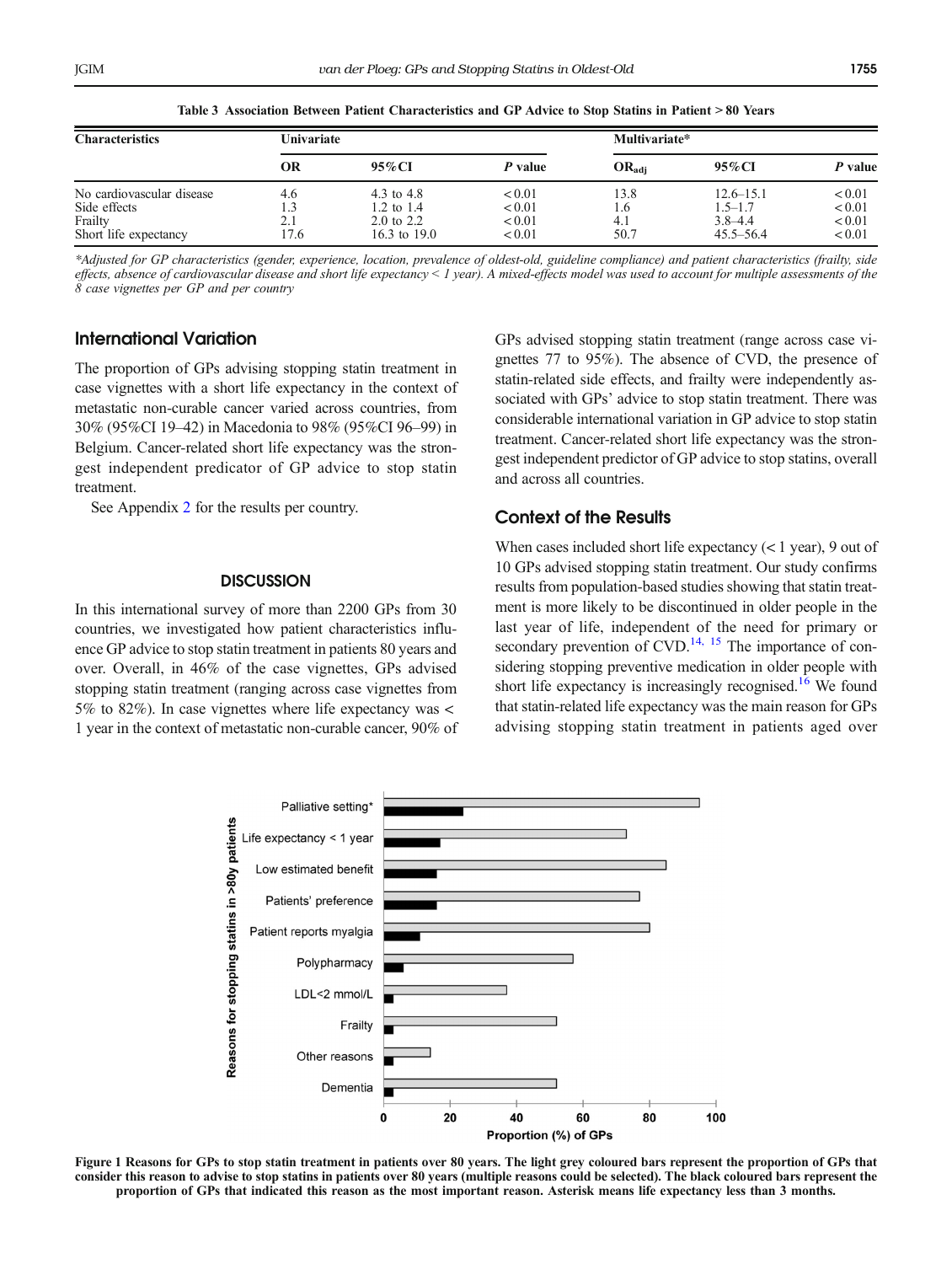80 years, consistent across countries. This study adds to the ongoing discussion about appropriate prescribing in older patients at the end of life reported in qualitative studies. $4, 5, 7$  $4, 5, 7$  $4, 5, 7$ Results of a recent trial suggest that stopping statin treatment in patients with short life expectancy (mean age 74.1 (SD 11.6) years) might be safe and improve quality of life.<sup>[17](#page-6-0)</sup> Although short life expectancy was the strongest independent predicator of GP advice to stop statin treatment in all countries, the proportion of GPs advising stopping statin treatment varied across countries. There are several possible explanations for this variation. A previous study showed that  $18$  high CVD burden and low life expectancy at age 60 influences GPs decision to start antihypertensive treatment. These countryspecific health characteristics could play a role in the decision to advice to stop statin treatment as well. In addition, perceptions of the patient population about statin therapy across the countries could play a role; these data were however not available for all countries.

We also investigated the influence of CVD on GP advice to stop statins in patients aged over 80 years. In cases with statinrelated side effects, when CVD was present, most GPs advised lowering the dose or switching the type of statin; but when CVD was absent most GPs advised stopping the statin (Table [3](#page-4-0)). This suggests that GPs believe statins have a lower risk-to-benefit ratio for primary prevention than secondary prevention in patients aged over 80 years. However, current guidelines recommend treating patients with the maximum tolerated dose or using a different type of statin, irrespective of primary or secondary prevention.<sup>8, 19</sup>

While myalgia may be the main reason for statin discontinuation from a patient perspective, only 11% of GPs in our study chose side effects as the most important reason for stopping statins. $20$  The association between statin use and myalgia is still debated.<sup>21, 22</sup>

Consistent with the international literature, we found that GPs were more likely to advise stopping statin treatment when frailty was present.<sup>4</sup>

## Strengths and Limitations

This study has various strengths. First, this is the first international study addressing this problem with a case-based study. Second, we were able to include many respondents from many countries. Third, using case vignettes enabled us to investigate the influence of patient characteristics on standardised cases, which could not have been evaluated in a study based on real patients. Forth, case vignettes were presented in random order and clearly identified the factors to be considered when deciding whether to stop statins. Fifth, we completed sensitivity analyses for countries with a higher response rate  $(> 60\%)$  and languages where the study team was fluent to control for correct translation returning similar results.

Our study has also some limitations. First, we used theoretical case vignettes. It can be argued that our results do not fully reflect daily practice and that social desirability bias and the premise of the survey could have influenced our results and lead to an overestimating of the willingness to stop statins. Although using statins in oldest-old with frailty and limited life expectancy is highly debated, we tried to use an as neutral as possible language when presenting the case vignettes. Further, we are confident that granting complete anonymity allowed GPs to freely express. Second, most GPs were part of national educational or research networks and might not be representative for all GPs. Third, we found some extremely high ORs  $(> 50)$ suggesting some findings should be interpreted with caution. Forth, we lost some respondents in the course of the survey. From the initial 2,250 GPs, about 1,800 (80%) responded to all questions of the survey. Given this proportion and by presenting the case vignettes in random order, we believe that risk of a selection bias is low. Fifth, we introduced the concept of limited life expectancy in the context of cancer; thus, our results might not be completely generalizable to the approach in patients with other conditions (e.g. severe heart disease). However, our respondents equally rated limited life expectancy  $(< 1$  year) as the second important reason to consider stopping statins also in a general context not only limited to cancer (Fig. [1\)](#page-4-0).

#### **Implications**

The high proportion of GPs advising stopping statin treatment in patients with a cancer-related short life expectancy stresses the need for more research and clearer guidelines in this area. This dilemma—when to (discuss to) stop preventive medication—is relevant in any palliative care setting, independent of old age. However, in practice, it is difficult for doctors to accurately predict patients' life expectancy.<sup>[23](#page-6-0), [24](#page-6-0)</sup> It is important that the accuracy of such predictions are improved if they are to guide the discontinuation of preventive medicines.

A topic for further research and guideline development is the clarification of the risk-benefit profile of statins in older people when used for primary and for secondary prevention, given that GP advice to stop statins in the presence of statinrelated side effects varied depending on whether the statin was being used for primary or secondary prevention.

Acknowledgements: We thank Huib Burger, Marjan van den Akker, Margot de Waal and Nettie Blankenstein for distributing the questionnaire across their networks. We thank Daiana Bonfim and Kasper Johansen for translating and distributing the questionnaire.

Corresponding Author: Rosalinde K. E. Poortvliet, MD, PhD; Department of Public Health and Primary CareLeiden University Medical Center, Hippocratespad 21 2333 ZD, Leiden, The Netherlands (e-mail: R.K.E.Poortvliet@lumc.nl).

Authors' Contributions JG, MAP, RKEP and SS designed the study and revised the paper. AT, BGK, CI, DK, FGF, FP, HM, HT, MAP, MPS, PT, RAB, RGB, RKEP, RT, RPAV, SG, SKP, SS, CT, VT, YM and ZS translated and distributed the questionnaire. AMHB, AZ, BV, EB, CC, CMa, CMe, CMu, MS, KAW, KH, NR, SV, TK, TS distributed the questionnaire. MAP and SS prepared the questionnaires, conducted the statistical analysis and drafted the manuscript. All authors provided input in analysis, critically contributed to the manuscript, and read and approved the final manuscript.